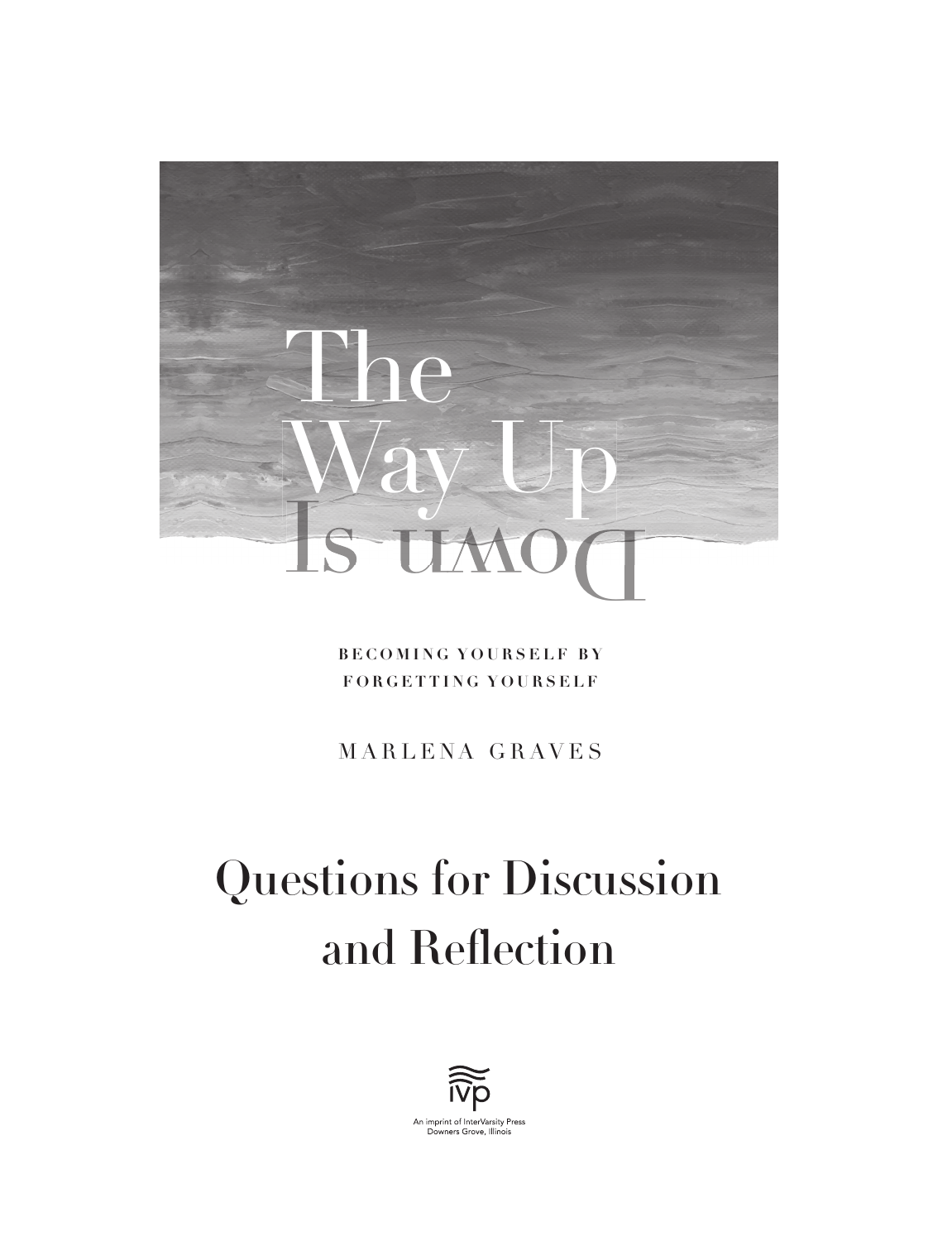### CHAPTERS 1 & 2

- 1. Marlena writes: "There's always surrender to humiliation and crucifixion, an emptying, before the glory. There's no way around it. For my own part, I wish there were. Emptiness comes before fullness." Have you observed this to be true in your life? How?
- 2. Is there a place in your life where God is asking you to offer up yourself in surrender? How can the Christian community come alongside you?
- 3. Have you ever thought in-depth about the fact that Jesus was born at the bottom rung of society, the lowest place? What is stirred within you when you consider that?
- 4. What are some of the implications, if any, of his lowly birth for us today?
- 5. How has the money-power-influence rubric influenced your thinking and priorities as an individual? How has it influenced your society? How has it influenced the church in your experience?
- 6. What values from your culture might you have to renounce in order to follow Jesus?

## CHAPTERS 3 & 4

- 1. Is it possible to be a person of prayer and justify hatred (ill will) toward our brothers and sisters? If not, why? If so, how?
- 2. In what particular ways is hatred of our brothers and sisters taking place today among those who claim to pray?
- 3. What is one way that you can be the answer to your own prayers? How could the Christian community be an answer to your prayers?
- 4. In what way have you been the bad Pharisee in the story of the Pharisee and tax collector? How has the church been the bad Pharisee?
- 5. How do you respond to this question: Are our lives a blessing or a curse to those around us? In what way is our individual and collective repentance related to the blessedness or cursedness of our lives?

## CHAPTERS 5 & 6

- 1. Who is someone truly beautiful—seen by God and by you—but who has gone unseen by most of the world? Describe this person. What qualities stand out?
- 2. What are some ways in which you can be closer to the earth—*humus*—to our origins, *humble*?